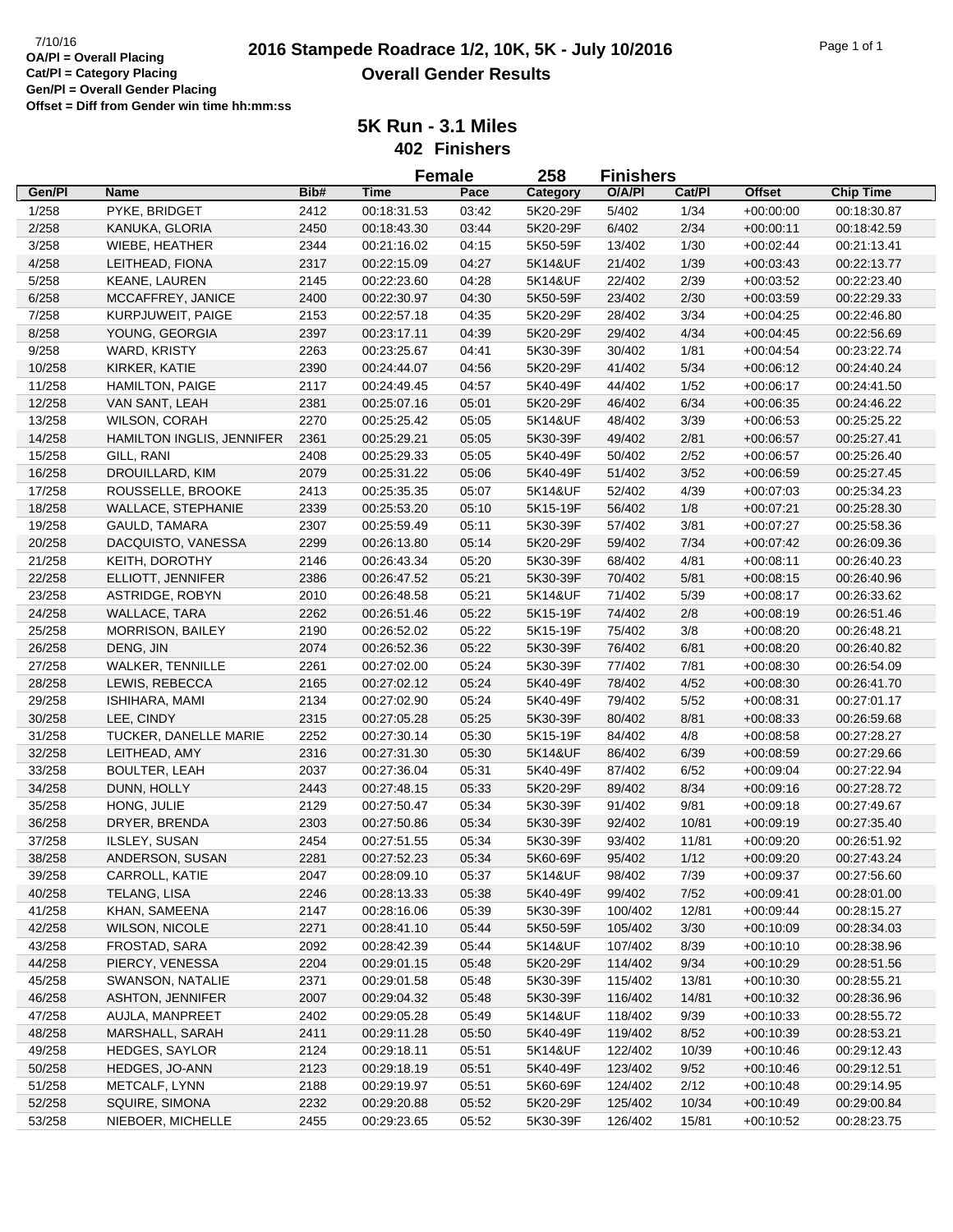|         |                               |      |             | <b>Female</b> | 258      | <b>Finishers</b> |        |               |                  |
|---------|-------------------------------|------|-------------|---------------|----------|------------------|--------|---------------|------------------|
| Gen/Pl  | <b>Name</b>                   | Bib# | <b>Time</b> | Pace          | Category | O/A/PI           | Cat/Pl | <b>Offset</b> | <b>Chip Time</b> |
| 54/258  | GONZALEZ, ISABEL              | 2104 | 00:29:26.68 | 05:53         | 5K14&UF  | 127/402          | 11/39  | $+00:10:55$   | 00:29:16.12      |
| 55/258  | COONEY, CLAIRE                | 2063 | 00:29:31.40 | 05:54         | 5K40-49F | 128/402          | 10/52  | $+00:10:59$   | 00:29:21.60      |
| 56/258  | TAYLOR, KELLY                 | 2245 | 00:29:35.50 | 05:55         | 5K50-59F | 129/402          | 4/30   | $+00:11:03$   | 00:29:30.62      |
| 57/258  | DOUCETTE, RACHEL              | 2355 | 00:29:36.02 | 05:55         | 5K30-39F | 130/402          | 16/81  | $+00:11:04$   | 00:29:24.10      |
| 58/258  | MCCAFFREY, BILL               | 2399 | 00:29:42.41 | 05:56         | 5K50-59F | 132/402          | 5/30   | $+00:11:10$   | 00:29:35.06      |
| 59/258  | CORNELSSEN, KYLAR             | 2294 | 00:29:44.72 | 05:56         | 5K14&UF  | 133/402          | 12/39  | $+00:11:13$   | 00:29:23.10      |
| 60/258  | PARKINSON, CYNDI              | 2202 | 00:29:59.76 | 05:59         | 5K50-59F | 135/402          | 6/30   | $+00:11:28$   | 00:29:43.51      |
| 61/258  | RUDDELL, NATASHA              | 2325 | 00:30:00.67 | 06:00         | 5K30-39F | 136/402          | 17/81  | $+00:11:29$   | 00:29:43.54      |
| 62/258  | MASTERSON, SOPHIA             | 2181 | 00:30:01.01 | 06:00         | 5K14&UF  | 137/402          | 13/39  | $+00:11:29$   | 00:29:52.93      |
| 63/258  | LABOUCANE, MARIN              | 2154 | 00:30:02.42 | 06:00         | 5K30-39F | 138/402          | 18/81  | $+00:11:30$   | 00:29:50.56      |
| 64/258  | MCINNIS, BRENDA               | 2183 | 00:30:04.18 | 06:00         | 5K50-59F | 139/402          | 7/30   | $+00:11:32$   | 00:29:51.58      |
| 65/258  | <b>BEATTIE, MAEGEN</b>        | 2027 | 00:30:10.20 | 06:02         | 5K40-49F | 141/402          | 11/52  | $+00:11:38$   | 00:30:03.37      |
| 66/258  | POIRIER, ROSEMARY             | 2379 | 00:30:12.38 | 06:02         | 5K20-29F | 142/402          | 11/34  | $+00:11:40$   | 00:30:03.08      |
| 67/258  | <b>GRYCKIEWICZ, DANIELLE</b>  | 2110 | 00:30:13.97 | 06:02         | 5K20-29F | 143/402          | 12/34  | $+00:11:42$   | 00:30:12.84      |
| 68/258  | BARRETT, KATE                 | 2025 | 00:30:15.32 | 06:03         | 5K14&UF  | 145/402          | 14/39  | $+00:11:43$   | 00:30:08.27      |
| 69/258  | YELLIN, MICHELLE              | 2276 | 00:30:18.22 | 06:03         | 5K60-69F | 146/402          | 3/12   | $+00:11:46$   | 00:30:13.44      |
| 70/258  | O'CONNOR, MAUREEN             | 2199 | 00:30:23.85 | 06:04         | 5K50-59F | 147/402          | 8/30   | $+00:11:52$   | 00:30:12.14      |
| 71/258  | HALPIN, GRACE                 | 2115 | 00:30:31.93 | 06:06         | 5K14&UF  | 149/402          | 15/39  | $+00:12:00$   | 00:30:28.12      |
| 72/258  | ZHAO, LEI                     | 2278 | 00:30:32.61 | 06:06         | 5K30-39F | 150/402          | 19/81  | $+00:12:01$   | 00:30:24.23      |
| 73/258  | WATSON, ALEXANDRA             | 2342 | 00:30:35.13 | 06:07         | 5K20-29F | 151/402          | 13/34  | $+00:12:03$   | 00:30:07.45      |
| 74/258  | GYONYOR, MARY LOU             | 2111 | 00:30:45.07 | 06:09         | 5K60-69F | 152/402          | 4/12   | $+00:12:13$   | 00:30:36.26      |
| 75/258  | <b>BELL, PAT</b>              | 2029 | 00:30:46.35 | 06:09         | 5K60-69F | 153/402          | 5/12   | $+00:12:14$   | 00:30:42.07      |
| 76/258  | <b>BEUTEL, LINDSAY</b>        | 2349 | 00:30:47.24 | 06:09         | 5K30-39F | 154/402          | 20/81  | $+00:12:15$   | 00:30:36.09      |
| 77/258  | VAN SANT, JANE                | 2384 | 00:30:50.29 | 06:10         | 5K50-59F | 155/402          | 9/30   | $+00:12:18$   | 00:30:29.20      |
| 78/258  | RUDDELL, RACHEL               | 2326 | 00:30:50.29 | 06:10         | 5K30-39F | 156/402          | 21/81  | $+00:12:18$   | 00:30:32.70      |
| 79/258  | ROSKEY, SUSAN                 | 2382 | 00:30:50.39 | 06:10         | 5K50-59F | 157/402          | 10/30  | $+00:12:18$   | 00:30:31.44      |
| 80/258  | <b>FASOLI TUCKER, CORINNE</b> | 2084 | 00:30:52.47 | 06:10         | 5K40-49F | 158/402          | 12/52  | $+00:12:20$   | 00:30:38.35      |
| 81/258  | ILSLEY, HEATHER               | 2453 | 00:31:04.56 | 06:12         | 5K30-39F | 163/402          | 22/81  | $+00:12:33$   | 00:30:03.74      |
| 82/258  | ORACHESKI, KATIE              | 2431 | 00:31:05.77 | 06:13         | 5K30-39F | 165/402          | 23/81  | $+00:12:34$   | 00:30:46.34      |
| 83/258  | MCDONALD, JANELL              | 2430 | 00:31:08.08 | 06:13         | 5K40-49F | 166/402          | 13/52  | $+00:12:36$   | 00:30:45.87      |
| 84/258  | WALKER, SUZY                  | 2260 | 00:31:09.33 | 06:13         | 5K50-59F | 167/402          | 11/30  | $+00:12:37$   | 00:31:01.64      |
| 85/258  | <b>BROWN, SANDY</b>           | 2428 | 00:31:18.20 | 06:15         | 5K60-69F | 169/402          | 6/12   | $+00:12:46$   | 00:31:10.66      |
| 86/258  | <b>BROWN, EMMA</b>            | 2405 | 00:31:18.23 | 06:15         | 5K20-29F | 170/402          | 14/34  | $+00:12:46$   | 00:31:10.94      |
| 87/258  | DOUCETTE, MELISSA             | 2302 | 00:31:18.61 | 06:15         | 5K30-39F | 171/402          | 24/81  | $+00:12:47$   | 00:31:09.50      |
| 88/258  | CORNELSSEN, CHRISTA           | 2293 | 00:31:20.35 | 06:16         | 5K40-49F | 172/402          | 14/52  | $+00:12:48$   | 00:30:59.06      |
| 89/258  | LEWIS, KARLENA                | 2161 | 00:31:23.19 | 06:16         | 5K40-49F | 174/402          | 15/52  | $+00:12:51$   | 00:31:12.64      |
| 90/258  | <b>WILSON, ANDREE</b>         | 2378 | 00:31:25.54 | 06:17         | 5K30-39F | 176/402          | 25/81  | $+00:12:54$   | 00:31:21.69      |
| 91/258  | KING, SANDRA                  | 2148 | 00:31:29.47 | 06:17         | 5K60-69F | 177/402          | 7/12   | $+00:12:57$   | 00:31:21.06      |
| 92/258  | GALE, LYNDA                   | 2306 | 00:31:41.35 | 06:20         | 5K40-49F | 178/402          | 16/52  | $+00:13:09$   | 00:31:21.62      |
| 93/258  | <b>BOLETTA, GEORGE</b>        | 2093 | 00:31:46.54 | 06:21         | 5K30-39F | 179/402          | 26/81  | $+00:13:15$   | 00:31:37.81      |
| 94/258  | KELLY, KATE                   | 2388 | 00:31:46.88 | 06:21         | 5K50-59F | 180/402          | 12/30  | $+00:13:15$   | 00:31:14.34      |
| 95/258  | TONG, PATRICIA                | 2248 | 00:31:52.84 | 06:22         | 5K40-49F | 181/402          | 17/52  | $+00:13:21$   | 00:31:29.69      |
| 96/258  | WESTOVER, EMILY               | 2457 | 00:32:09.05 | 06:25         | 5K20-29F | 185/402          | 15/34  | $+00:13:37$   | 00:32:09.05      |
| 97/258  | WALLACE, ASHLEY               | 2337 | 00:32:12.97 | 06:26         | 5K14&UF  | 187/402          | 16/39  | $+00:13:41$   | 00:31:48.87      |
| 98/258  | HUFFMAN, ALEKSANDRA           | 2132 | 00:32:15.78 | 06:27         | 5K30-39F | 189/402          | 27/81  | $+00:13:44$   | 00:32:00.14      |
| 99/258  | <b>CROSBIE, SARAH</b>         | 2068 | 00:32:16.28 | 06:27         | 5K30-39F | 190/402          | 28/81  | $+00:13:44$   | 00:32:09.95      |
| 100/258 | JILECKOVA, MARTINA            | 2139 | 00:32:16.77 | 06:27         | 5K40-49F | 191/402          | 18/52  | $+00:13:45$   | 00:32:03.56      |
| 101/258 | ROBERTS, JUDY-LYNN            | 2380 | 00:32:19.91 | 06:27         | 5K30-39F | 192/402          | 29/81  | $+00:13:48$   | 00:32:09.29      |
| 102/258 | KIRKER, ANNE                  | 2389 | 00:32:24.04 | 06:28         | 5K50-59F | 194/402          | 13/30  | $+00:13:52$   | 00:32:20.18      |
| 103/258 | JAMES, DEBRA                  | 2138 | 00:32:33.83 | 06:30         | 5K40-49F | 197/402          | 19/52  | $+00:14:02$   | 00:32:23.21      |
| 104/258 | HORNE, KATHLEEN               | 2131 | 00:32:36.39 | 06:31         | 5K50-59F | 198/402          | 14/30  | $+00:14:04$   | 00:32:27.48      |
| 105/258 | FROSTAD, CHERYL               | 2091 | 00:32:43.40 | 06:32         | 5K40-49F | 199/402          | 20/52  | $+00:14:11$   | 00:32:39.48      |
| 106/258 | WILSON, LINDSAY               | 2395 | 00:32:43.73 | 06:32         | 5K30-39F | 200/402          | 30/81  | $+00:14:12$   | 00:32:31.50      |
|         |                               |      |             |               |          |                  |        |               |                  |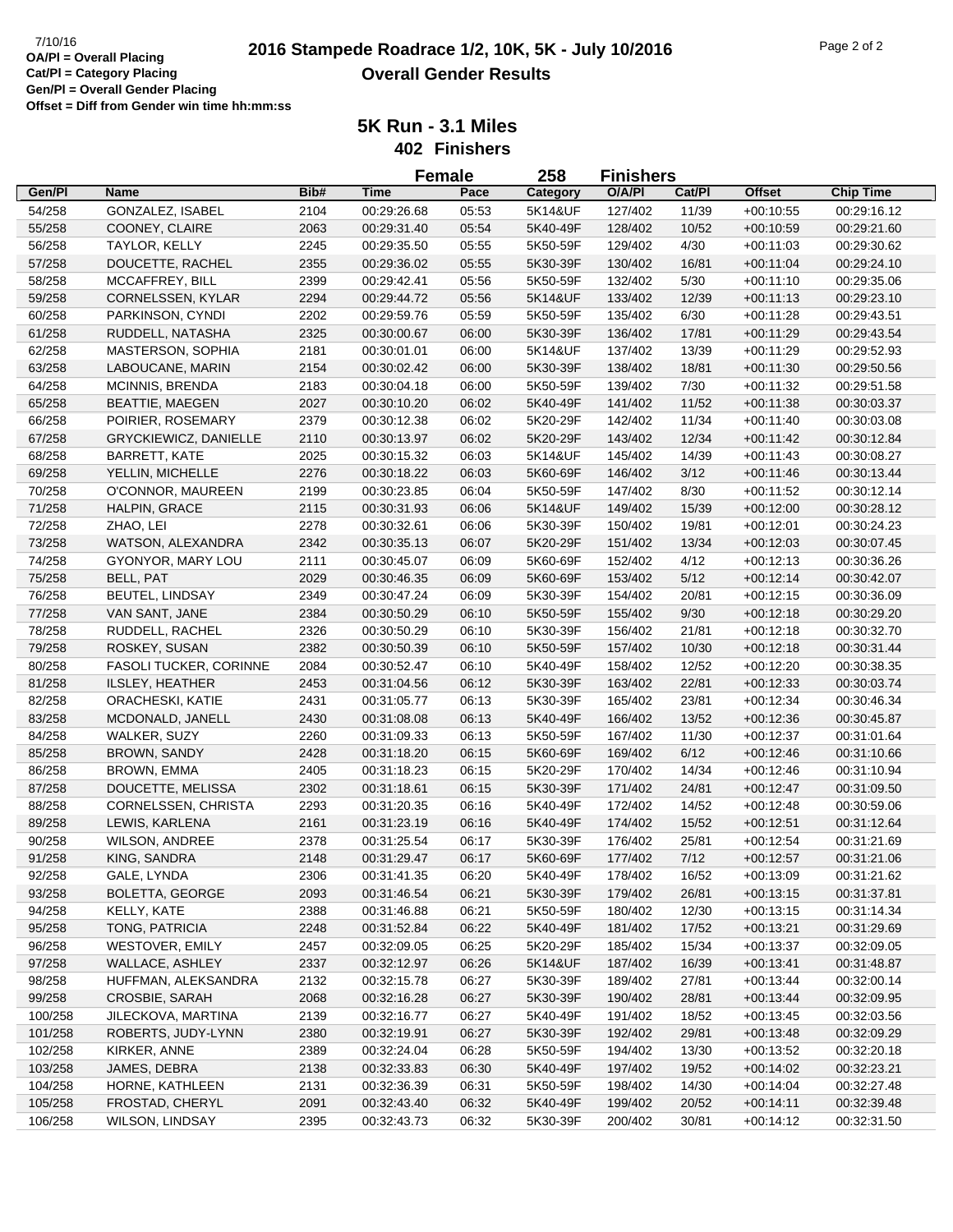|         |                               |      | <b>Female</b> |       | 258      | <b>Finishers</b> |        |               |                  |
|---------|-------------------------------|------|---------------|-------|----------|------------------|--------|---------------|------------------|
| Gen/Pl  | Name                          | Bib# | <b>Time</b>   | Pace  | Category | O/A/PI           | Cat/PI | <b>Offset</b> | <b>Chip Time</b> |
| 107/258 | BENNETT, MANDY                | 2288 | 00:32:45.75   | 06:33 | 5K40-49F | 201/402          | 21/52  | $+00:14:14$   | 00:32:28.08      |
| 108/258 | RUSH, LOUISE                  | 2368 | 00:32:47.09   | 06:33 | 5K20-29F | 203/402          | 16/34  | $+00:14:15$   | 00:32:39.95      |
| 109/258 | STAIRS, NATASHA               | 2436 | 00:32:51.77   | 06:34 | 5K40-49F | 204/402          | 22/52  | $+00:14:20$   | 00:32:44.14      |
| 110/258 | TALDORF, SYLVIA               | 2424 | 00:32:56.04   | 06:35 | 5K50-59F | 205/402          | 15/30  | $+00:14:24$   | 00:32:36.99      |
| 111/258 | STRANSKY, ERIN                | 2242 | 00:32:59.00   | 06:35 | 5K14&UF  | 206/402          | 17/39  | $+00:14:27$   | 00:32:38.59      |
| 112/258 | <b>GIBORSKI, NICOLE</b>       | 2097 | 00:33:01.89   | 06:36 | 5K30-39F | 207/402          | 31/81  | $+00:14:30$   | 00:32:25.21      |
| 113/258 | SHI, IVY                      | 2225 | 00:33:02.87   | 06:36 | 5K14&UF  | 209/402          | 18/39  | $+00:14:31$   | 00:32:51.79      |
| 114/258 | <b>BERTSCH, CARLA</b>         | 2031 | 00:33:04.69   | 06:36 | 5K30-39F | 210/402          | 32/81  | $+00:14:33$   | 00:32:55.33      |
| 115/258 | LAMBROPOULOS, MARIANNA        | 2155 | 00:33:04.95   | 06:36 | 5K30-39F | 211/402          | 33/81  | $+00:14:33$   | 00:32:55.64      |
| 116/258 | SANTOS, JOCELYN               | 2329 | 00:33:05.09   | 06:37 | 5K40-49F | 212/402          | 23/52  | $+00:14:33$   | 00:32:57.86      |
| 117/258 | HAJDU, YASMIN                 | 2308 | 00:33:05.93   | 06:37 | 5K14&UF  | 213/402          | 19/39  | $+00:14:34$   | 00:32:47.36      |
| 118/258 | RYAN, COLLEEN                 | 2215 | 00:33:07.19   | 06:37 | 5K20-29F | 214/402          | 17/34  | $+00:14:35$   | 00:32:53.61      |
| 119/258 | HALPIN, BETH                  | 2114 | 00:33:07.49   | 06:37 | 5K40-49F | 215/402          | 24/52  | $+00:14:35$   | 00:32:46.26      |
| 120/258 | FETHERSTONHAUGH, MELISSA 2087 |      | 00:33:07.65   | 06:37 | 5K40-49F | 216/402          | 25/52  | $+00:14:36$   | 00:32:45.82      |
| 121/258 | MULDER, TRISH                 | 2193 | 00:33:11.47   | 06:38 | 5K40-49F | 217/402          | 26/52  | $+00:14:39$   | 00:32:47.50      |
| 122/258 | FREIBURGER, FRAN              | 2090 | 00:33:12.06   | 06:38 | 5K60-69F | 218/402          | 8/12   | $+00:14:40$   | 00:33:00.14      |
| 123/258 | SCHMIDT, NAJDA                | 2217 | 00:33:18.73   | 06:39 | 5K30-39F | 219/402          | 34/81  | $+00:14:47$   | 00:32:50.33      |
| 124/258 | HAMILTON, LESLIE              | 2116 | 00:33:30.44   | 06:42 | 5K30-39F | 222/402          | 35/81  | $+00:14:58$   | 00:33:03.28      |
| 125/258 | RUDY, CAROL                   | 2328 | 00:33:34.56   | 06:42 | 5K50-59F | 223/402          | 16/30  | $+00:15:03$   | 00:33:17.62      |
| 126/258 | ROSCA, ELVIRA                 | 2214 | 00:33:36.35   | 06:43 | 5K40-49F | 225/402          | 27/52  | $+00:15:04$   | 00:33:26.31      |
| 127/258 | LIN, HELENA                   | 2169 | 00:33:58.15   | 06:47 | 5K20-29F | 232/402          | 18/34  | $+00:15:26$   | 00:33:28.73      |
| 128/258 | LOCKE, NANCY                  | 2410 | 00:34:05.06   | 06:49 | 5K40-49F | 235/402          | 28/52  | $+00:15:33$   | 00:33:45.10      |
| 129/258 | DELANEY, LYNN                 | 2301 | 00:34:05.25   | 06:49 | 5K50-59F | 236/402          | 17/30  | $+00:15:33$   | 00:33:56.52      |
| 130/258 | WILLMER, TAMMY                | 2269 | 00:34:09.17   | 06:49 | 5K30-39F | 237/402          | 36/81  | $+00.15.37$   | 00:33:33.77      |
| 131/258 | MULDER, LAURA                 | 2192 | 00:34:11.72   | 06:50 | 5K40-49F | 239/402          | 29/52  | $+00:15:40$   | 00:33:47.83      |
| 132/258 | PAETHKE, ALLISON              | 2200 | 00:34:15.22   | 06:51 | 5K30-39F | 240/402          | 37/81  | $+00:15:43$   | 00:34:02.62      |
| 133/258 | KOUYATE, AICHA                | 2312 | 00:34:28.23   | 06:53 | 5K20-29F | 241/402          | 19/34  | $+00:15:56$   | 00:34:22.23      |
| 134/258 | WALKER, MICHELLE              | 2259 | 00:34:29.21   | 06:53 | 5K30-39F | 242/402          | 38/81  | $+00:15:57$   | 00:34:09.66      |
| 135/258 | DALZIEL, ANNA                 | 2416 | 00:34:30.93   | 06:54 | 5K30-39F | 243/402          | 39/81  | $+00:15:59$   | 00:34:16.17      |
| 136/258 | <b>WILSON, MADDIE</b>         | 2346 | 00:34:32.51   | 06:54 | 5K20-29F | 244/402          | 20/34  | $+00:16:00$   | 00:34:27.33      |
| 137/258 | <b>BERNARD, LISA</b>          | 2289 | 00:34:32.70   | 06:54 | 5K20-29F | 245/402          | 21/34  | $+00:16:01$   | 00:34:27.16      |
| 138/258 | ROUSSELLE, SARA               | 2415 | 00:34:37.83   | 06:55 | 5K14&UF  | 247/402          | 20/39  | $+00:16:06$   | 00:34:32.95      |
| 139/258 | <b>BORDEN, CHERYL</b>         | 2032 | 00:34:48.86   | 06:57 | 5K50-59F | 248/402          | 18/30  | $+00:16:17$   | 00:34:28.10      |
| 140/258 | CULLEN, EMMA                  | 2070 | 00:34:50.29   | 06:58 | 5K14&UF  | 250/402          | 21/39  | $+00:16:18$   | 00:34:33.67      |
| 141/258 | WILLISKO, RANDI               | 2267 | 00:34:54.67   | 06:58 | 5K30-39F | 251/402          | 40/81  | $+00:16:23$   | 00:34:26.39      |
| 142/258 | <b>BOUDREAU, KRISTEN</b>      | 2035 | 00:34:54.97   | 06:58 | 5K30-39F | 253/402          | 41/81  | $+00:16:23$   | 00:34:35.76      |
| 143/258 | DUKE, GRACE                   | 2419 | 00:34:55.57   | 06:59 | 5K60-69F | 254/402          | 9/12   | $+00:16:24$   | 00:34:38.08      |
| 144/258 | REIERSON, ALLISON             | 2209 | 00:35:02.45   | 07:00 | 5K30-39F | 255/402          | 42/81  | $+00:16:30$   | 00:34:55.62      |
| 145/258 | SMITH, CAMILLE                | 2228 | 00:35:05.96   | 07:01 | 5K30-39F | 256/402          | 43/81  | $+00:16:34$   | 00:34:53.96      |
| 146/258 | CEJALVO, KATHRYN              | 2292 | 00:35:16.02   | 07:03 | 5K40-49F | 258/402          | 30/52  | $+00:16:44$   | 00:35:05.58      |
| 147/258 | DENG, AN                      | 2073 | 00:35:17.64   | 07:03 | 5K40-49F | 259/402          | 31/52  | $+00:16:46$   | 00:35:05.64      |
| 148/258 | CHENIER, IRIS                 | 2351 | 00:35:20.67   | 07:04 | 5K14&UF  | 260/402          | 22/39  | $+00:16:49$   | 00:35:03.38      |
| 149/258 | GOODWIN, BROOKE               | 2108 | 00:35:23.87   | 07:04 | 5K30-39F | 261/402          | 44/81  | $+00:16:52$   | 00:35:08.51      |
| 150/258 | LEWIS, KELSEY                 | 2163 | 00:35:23.87   | 07:04 | 5K20-29F | 262/402          | 22/34  | $+00:16:52$   | 00:35:08.61      |
| 151/258 | COOK, MACKENZIE               | 2062 | 00:35:24.09   | 07:04 | 5K20-29F | 263/402          | 23/34  | $+00:16:52$   | 00:35:08.55      |
| 152/258 | CHARLEBOIS, SARAH             | 2054 | 00:35:35.32   | 07:07 | 5K20-29F | 265/402          | 24/34  | $+00:17:03$   | 00:35:04.62      |
| 153/258 | MACDOUGALL, DEISE             | 2393 | 00:35:38.30   | 07:07 | 5K30-39F | 266/402          | 45/81  | $+00:17:06$   | 00:35:19.73      |
| 154/258 | MENDIZABAL, NIRBANA           | 2186 | 00:35:41.67   | 07:08 | 5K30-39F | 267/402          | 46/81  | $+00:17:10$   | 00:35:25.79      |
| 155/258 | SHOEBRIDGE, MICHELLE          | 2226 | 00:35:42.83   | 07:08 | 5K40-49F | 268/402          | 32/52  | $+00:17:11$   | 00:35:35.92      |
| 156/258 | <b>BOUCHARD, MICHELLE</b>     | 2033 | 00:35:47.03   | 07:09 | 5K30-39F | 269/402          | 47/81  | $+00:17:15$   | 00:35:20.33      |
| 157/258 | LUDBROOK, HANNAH              | 2171 | 00:35:47.85   | 07:09 | 5K15-19F | 270/402          | 5/8    | $+00:17:16$   | 00:35:31.34      |
| 158/258 | NGUYEN, JUSTINE               | 2197 | 00:35:48.37   | 07:09 | 5K30-39F | 271/402          | 48/81  | $+00:17:16$   | 00:35:25.87      |
| 159/258 | BROOKER, MACKENZIE            | 2039 | 00:35:56.35   | 07:11 | 5K14&UF  | 272/402          | 23/39  | $+00:17:24$   | 00:35:35.06      |
|         |                               |      |               |       |          |                  |        |               |                  |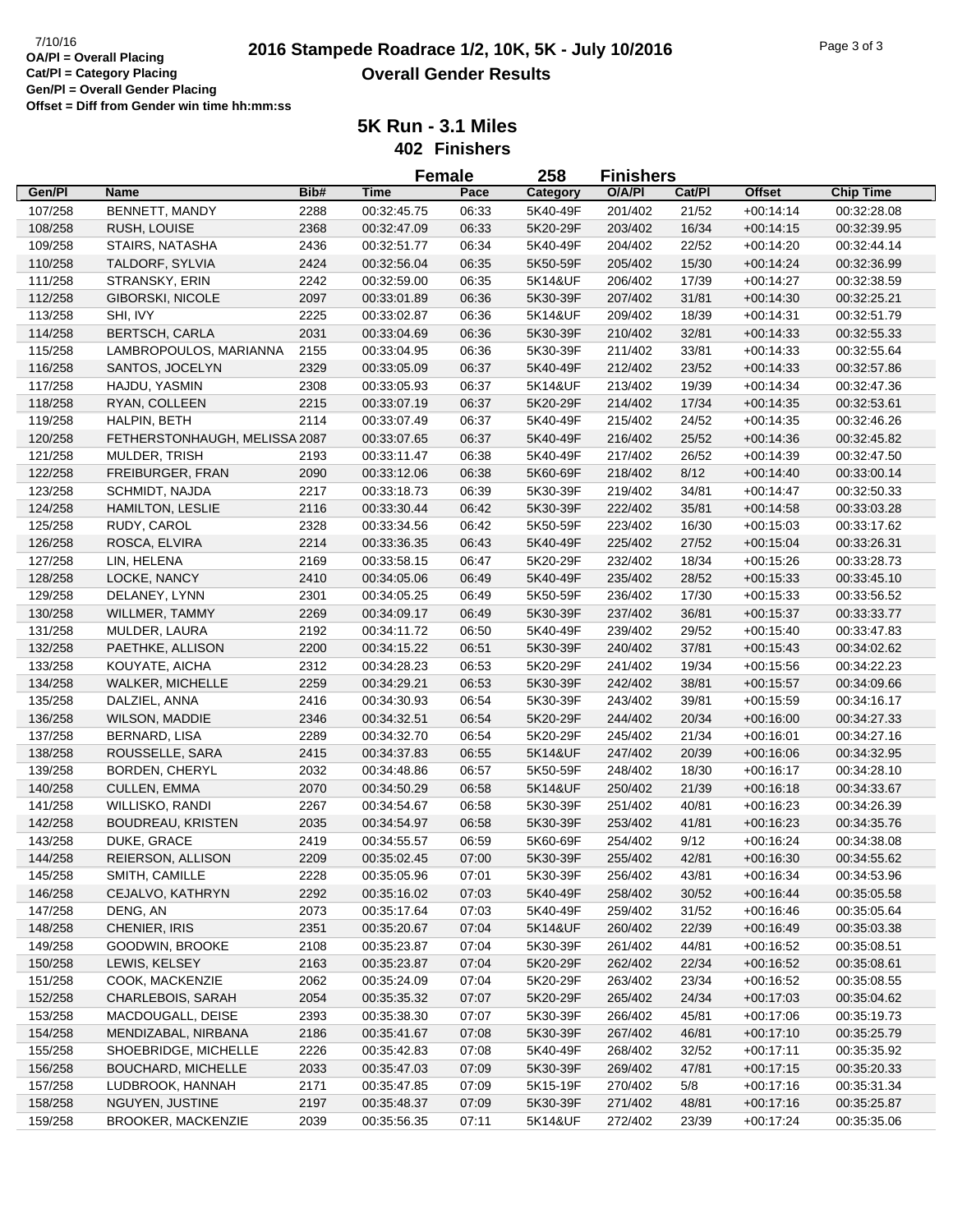|                    |                                          |      |             | <b>Female</b>  | 258                 | <b>Finishers</b> |        |                            |                  |
|--------------------|------------------------------------------|------|-------------|----------------|---------------------|------------------|--------|----------------------------|------------------|
| Gen/Pl             | Name                                     | Bib# | <b>Time</b> | Pace           | Category            | O/A/PI           | Cat/PI | <b>Offset</b>              | <b>Chip Time</b> |
| 160/258            | <b>BROOKER, SHANNON</b>                  | 2040 | 00:35:56.46 | 07:11          | 5K40-49F            | 273/402          | 33/52  | $+00:17:24$                | 00:35:34.70      |
| 161/258            | LUDBROOK, GRACIE                         | 2170 | 00:35:57.76 | 07:11          | 5K14&UF             | 275/402          | 24/39  | $+00:17:26$                | 00:35:41.25      |
| 162/258            | FESYK, SHAWNIE                           | 2358 | 00:36:06.30 | 07:13          | 5K40-49F            | 276/402          | 34/52  | $+00:17:34$                | 00:35:33.38      |
| 163/258            | SEWARD, SHARON                           | 2220 | 00:36:10.86 | 07:14          | 5K40-49F            | 277/402          | 35/52  | $+00:17:39$                | 00:35:57.12      |
| 164/258            | NOLKE, CHERYL                            | 2198 | 00:36:10.93 | 07:14          | 5K50-59F            | 278/402          | 19/30  | $+00:17:39$                | 00:35:57.64      |
| 165/258            | BARKER, JADE                             | 2021 | 00:36:12.58 | 07:14          | 5K15-19F            | 279/402          | 6/8    | $+00:17:41$                | 00:35:53.37      |
| 166/258            | BARRETT, DAWN                            | 2023 | 00:36:18.38 | 07:15          | 5K30-39F            | 281/402          | 49/81  | $+00:17:46$                | 00:36:10.69      |
| 167/258            | MOORE, HEATHER                           | 2319 | 00:36:32.40 | 07:18          | 5K40-49F            | 282/402          | 36/52  | $+00:18:00$                | 00:36:14.51      |
| 168/258            | KYLE, TERESA                             | 2391 | 00:36:42.31 | 07:20          | 5K50-59F            | 283/402          | 20/30  | $+00:18:10$                | 00:36:38.93      |
| 169/258            | KYLE-MACLEAN, MADILYNN                   | 2392 | 00:36:42.37 | 07:20          | 5K14&UF             | 284/402          | 25/39  | $+00:18:10$                | 00:36:39.83      |
| 170/258            | GONZALEZ, VICTORIA                       | 2106 | 00:36:45.51 | 07:21          | 5K14&UF             | 285/402          | 26/39  | $+00:18:13$                | 00:36:34.50      |
| 171/258            | GONZALEZ, LAURA                          | 2105 | 00:36:45.74 | 07:21          | 5K40-49F            | 286/402          | 37/52  | $+00:18:14$                | 00:36:35.18      |
| 172/258            | <b>GREER, SHAUNA</b>                     | 2409 | 00:36:59.19 | 07:23          | 5K40-49F            | 287/402          | 38/52  | $+00:18:27$                | 00:36:51.84      |
| 173/258            | UONG, SHERRY                             | 2253 | 00:37:08.29 | 07:25          | 5K20-29F            | 289/402          | 25/34  | $+00:18:36$                | 00:36:59.11      |
| 174/258            | <b>BAPTISTE, TERRI</b>                   | 2433 | 00:37:08.85 | 07:25          | 5K20-29F            | 290/402          | 26/34  | $+00:18:37$                | 00:36:58.92      |
| 175/258            | <b>IWASIW, NANCY</b>                     | 2137 | 00:37:10.09 | 07:26          | 5K30-39F            | 291/402          | 50/81  | $+00:18:38$                | 00:36:44.77      |
| 176/258            | CHILDS, HOLLY                            | 2058 | 00:37:10.41 | 07:26          | 5K50-59F            | 292/402          | 21/30  | $+00:18:38$                | 00:36:45.03      |
| 177/258            | MACDONALD, KRISTEN                       | 2172 | 00:37:25.09 | 07:29          | 5K40-49F            | 294/402          | 39/52  | $+00:18:53$                | 00:37:02.97      |
| 178/258            | STONE, ANNE                              | 2240 | 00:37:32.97 | 07:30          | 5K50-59F            | 295/402          | 22/30  | $+00:19:01$                | 00:37:18.85      |
| 179/258            | <b>MACKAN, KRISTINA</b>                  | 2173 | 00:37:34.69 | 07:30          | 5K40-49F            | 296/402          | 40/52  | $+00:19:03$                | 00:37:07.99      |
| 180/258            | COLBOURN, JENNIFER                       | 2446 | 00:37:35.83 | 07:31          | 5K40-49F            | 297/402          | 41/52  | $+00:19:04$                | 00:37:09.19      |
| 181/258            | MUTHUKUMRU, JODY                         | 2367 | 00:37:38.73 | 07:31          | 5K30-39F            | 298/402          | 51/81  | $+00:19:07$                | 00:37:28.29      |
| 182/258            | HADDEN, KRISTINA                         | 2113 | 00:37:40.46 | 07:32          | 5K20-29F            | 299/402          | 27/34  | $+00:19:08$                | 00:37:12.70      |
| 183/258            | KULCZYCKI, HAILEY                        | 2152 | 00:37:46.65 | 07:33          | 5K14&UF             | 300/402          | 27/39  |                            | 00:37:46.45      |
| 184/258            |                                          | 2100 | 00:37:59.00 | 07:35          | 5K50-59F            | 301/402          | 23/30  | $+00:19:15$<br>$+00:19:27$ | 00:37:42.96      |
| 185/258            | GJURA, JULIE<br>MASIN, TANIA             | 2179 | 00:38:12.15 | 07:38          | 5K30-39F            | 302/402          | 52/81  | $+00:19:40$                | 00:37:37.23      |
| 186/258            | ATKINSON, JULIA                          | 2286 | 00:38:24.67 | 07:40          | 5K30-39F            | 304/402          | 53/81  | $+00:19:53$                | 00:37:46.49      |
|                    | CAMPBELL, HEATHER                        | 2350 | 00:38:27.71 | 07:41          | 5K30-39F            | 305/402          | 54/81  |                            | 00:38:11.00      |
| 187/258            | CHENIER, MAEA                            | 2353 | 00:38:27.75 |                | 5K14&UF             | 306/402          | 28/39  | $+00:19:56$                | 00:38:11.04      |
| 188/258            | COCKBURN, JESSICA                        | 2059 | 00:38:30.86 | 07:41<br>07:42 | 5K30-39F            | 308/402          | 55/81  | $+00:19:56$                |                  |
| 189/258            |                                          |      |             |                |                     |                  |        | $+00:19:59$                | 00:38:05.34      |
| 190/258            | EDWARDS, RACHAEL                         | 2083 | 00:38:34.96 | 07:42          | 5K30-39F            | 309/402          | 56/81  | $+00:20:03$                | 00:38:16.53      |
| 191/258            | CHERWONKA, JOELLE                        | 2057 | 00:38:37.71 | 07:43          | 5K40-49F            | 310/402          | 42/52  | $+00:20:06$                | 00:38:17.30      |
| 192/258<br>193/258 | TRAN, KELLY                              | 2249 | 00:38:49.81 | 07:45          | 5K30-39F            | 311/402          | 57/81  | $+00:20:18$                | 00:38:22.39      |
|                    | FITZHENRY, TRACEY<br>MCKERLIE, DOMINIQUE | 2088 | 00:38:55.11 | 07:47          | 5K30-39F<br>5K14&UF | 312/402          | 58/81  | $+00:20:23$                | 00:38:32.74      |
| 194/258            |                                          | 2184 | 00:39:10.39 | 07:50          |                     | 314/402          | 29/39  | $+00:20:38$                | 00:38:47.15      |
| 195/258            | MCKERLIE, NADIYA                         | 2448 | 00:39:10.56 | 07:50          | 5K30-39F            | 315/402          | 59/81  | $+00:20:39$                | 00:38:47.37      |
| 196/258            | BALDWIN, AMANDA                          | 2016 | 00:39:13.47 | 07:50          | 5K20-29F            | 316/402          | 28/34  | $+00:20:41$                | 00:38:46.31      |
| 197/258            | AGOAWIKE, CHRISTA                        | 2000 | 00:39:15.27 | 07:51          | 5K14&UF             | 317/402          | 30/39  | $+00:20:43$                | 00:38:48.03      |
| 198/258            | AGOAWIKE, UGOCHI                         | 2003 | 00:39:15.35 | 07:51          | 5K15-19F            | 318/402          | 7/8    | $+00:20:43$                | 00:38:48.77      |
| 200/258            | CLARKE, MARIE                            | 2435 | 00:39:17.39 | 07:51          | 5K60-69F            | 320/402          | 10/12  | $+00:20:45$                | 00:39:03.27      |
| 199/258            | MCCLARTY, SUSAN                          | 2439 | 00:39:17.39 | 07:51          | 5K30-39F            | 319/402          | 60/81  | $+00:20:45$                | 00:39:03.26      |
| 201/258            | CHARPENTIER, IARA                        | 2406 | 00:39:19.41 | 07:51          | 5K14&UF             | 322/402          | 31/39  | $+00:20:47$                | 00:38:56.67      |
| 202/258            | CHARPENTIER, JENNIFER                    | 2055 | 00:39:19.42 | 07:51          | 5K30-39F            | 323/402          | 61/81  | $+00:20:47$                | 00:38:56.23      |
| 203/258            | GHELFI, NICOLE                           | 2095 | 00:39:23.64 | 07:52          | 5K20-29F            | 324/402          | 29/34  | $+00:20:52$                | 00:39:18.33      |
| 204/258            | ZOETEMAN, MERCEDES                       | 2280 | 00:39:34.23 | 07:54          | 5K20-29F            | 325/402          | 30/34  | $+00:21:02$                | 00:39:34.23      |
| 205/258            | ANDREAS, LANETTE                         | 2282 | 00:39:39.90 | 07:55          | 5K40-49F            | 328/402          | 43/52  | $+00:21:08$                | 00:39:28.65      |
| 206/258            | <b>BUKOWICKI, MIRANDA</b>                | 2044 | 00:39:41.64 | 07:56          | 5K30-39F            | 330/402          | 62/81  | $+00:21:10$                | 00:39:06.65      |
| 207/258            | <b>KRESS, MICHELE</b>                    | 2363 | 00:39:56.11 | 07:59          | 5K40-49F            | 331/402          | 44/52  | $+00:21:24$                | 00:39:47.52      |
| 208/258            | MACMILLAN, LEAH                          | 2175 | 00:39:58.81 | 07:59          | 5K30-39F            | 332/402          | 63/81  | $+00:21:27$                | 00:39:38.99      |
| 209/258            | HATCHER, DELORES                         | 2118 | 00:40:19.85 | 08:03          | 5K50-59F            | 333/402          | 24/30  | $+00:21:48$                | 00:39:52.81      |
| 210/258            | MENGERINK, TAYA                          | 2187 | 00:40:23.42 | 08:04          | 5K30-39F            | 334/402          | 64/81  | $+00:21:51$                | 00:40:07.09      |
| 211/258            | PIRIE, BARBARA                           | 2205 | 00:40:30.01 | 08:06          | 5K40-49F            | 335/402          | 45/52  | $+00:21:58$                | 00:40:10.54      |
| 212/258            | HONG, SOOK                               | 2130 | 00:40:39.54 | 08:07          | 5K60-69F            | 336/402          | 11/12  | $+00:22:08$                | 00:40:35.77      |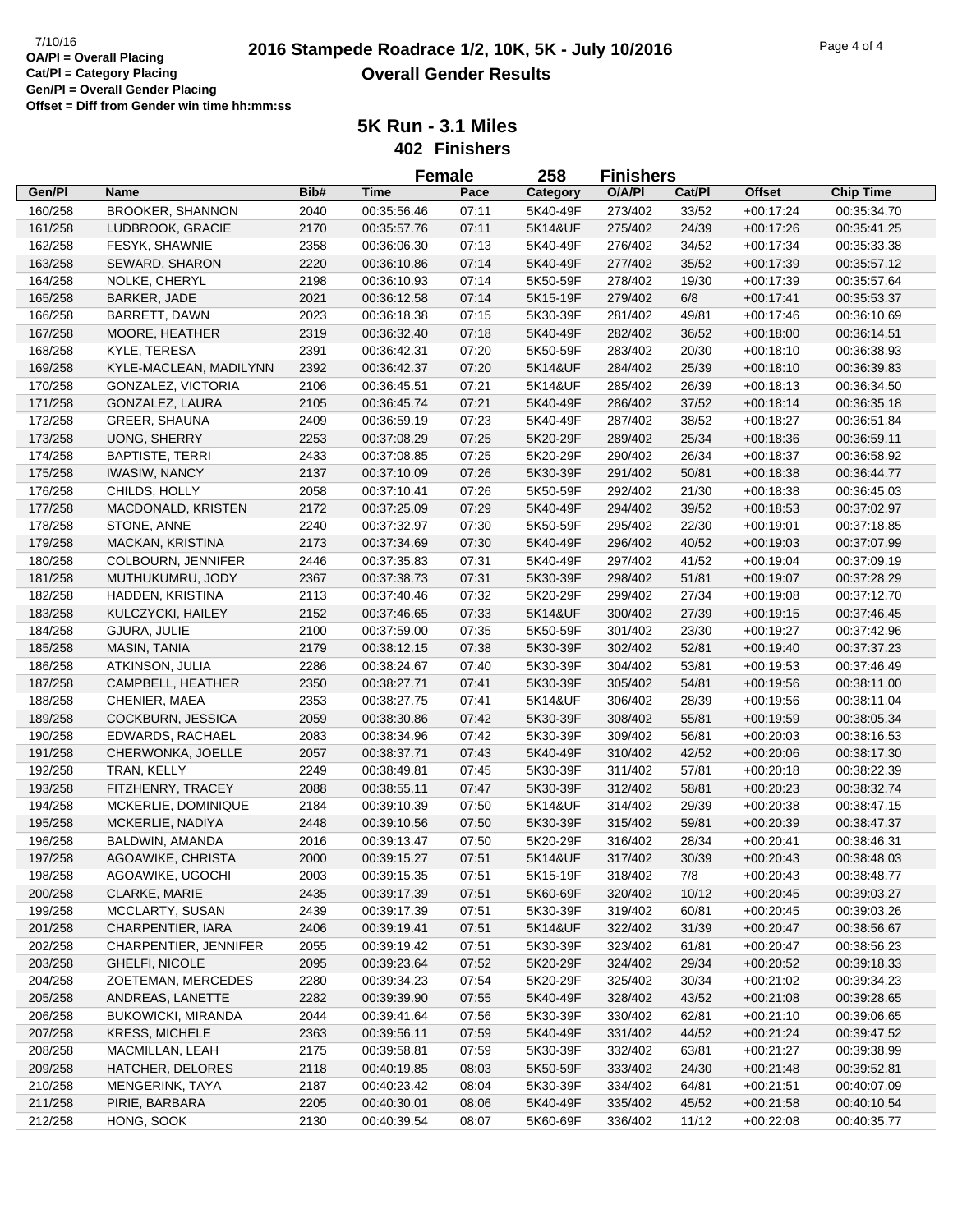|         |                            |      |             | <b>Female</b> | 258      | <b>Finishers</b> |        |               |                  |
|---------|----------------------------|------|-------------|---------------|----------|------------------|--------|---------------|------------------|
| Gen/Pl  | <b>Name</b>                | Bib# | <b>Time</b> | Pace          | Category | O/A/PI           | Cat/Pl | <b>Offset</b> | <b>Chip Time</b> |
| 213/258 | LI, YAN                    | 2166 | 00:40:51.51 | 08:10         | 5K30-39F | 338/402          | 65/81  | $+00:22:19$   | 00:40:46.49      |
| 214/258 | <b>GRAHAM, DANIELLE</b>    | 2359 | 00:41:12.98 | 08:14         | 5K30-39F | 339/402          | 66/81  | $+00:22:41$   | 00:41:10.59      |
| 215/258 | <b>GRAHAM, MADDISON</b>    | 2360 | 00:41:13.05 | 08:14         | 5K14&UF  | 340/402          | 32/39  | $+00:22:41$   | 00:41:10.31      |
| 216/258 | TRAN, QUAN                 | 2250 | 00:41:29.05 | 08:17         | 5K30-39F | 341/402          | 67/81  | $+00:22:57$   | 00:41:02.69      |
| 217/258 | RITTMAN, TIA-LOU           | 2210 | 00:41:30.90 | 08:18         | 5K14&UF  | 342/402          | 33/39  | $+00:22:59$   | 00:41:04.81      |
| 218/258 | CHANT, CAYLIE              | 2049 | 00:41:36.12 | 08:19         | 5K14&UF  | 343/402          | 34/39  | $+00:23:04$   | 00:41:09.88      |
| 219/258 | <b>HATCHER, JULIA</b>      | 2120 | 00:41:36.56 | 08:19         | 5K14&UF  | 344/402          | 35/39  | $+00:23:05$   | 00:41:09.70      |
| 220/258 | TALDORF, KRISTA            | 2423 | 00:41:36.76 | 08:19         | 5K40-49F | 345/402          | 46/52  | $+00:23:05$   | 00:41:17.13      |
| 221/258 | SCHINDEL, RAENA            | 2369 | 00:41:40.53 | 08:20         | 5K30-39F | 346/402          | 68/81  | $+00:23:09$   | 00:41:09.76      |
| 222/258 | CALDER, TAMMY              | 2046 | 00:41:44.22 | 08:20         | 5K40-49F | 347/402          | 47/52  | $+00:23:12$   | 00:41:40.46      |
| 223/258 | LAPPALAINEN, DEBBIE        | 2159 | 00:41:58.16 | 08:23         | 5K30-39F | 349/402          | 69/81  | $+00:23:26$   | 00:41:54.07      |
| 224/258 | COOPER, BARB               | 2064 | 00:42:19.31 | 08:27         | 5K50-59F | 350/402          | 25/30  | $+00:23:47$   | 00:41:50.47      |
| 225/258 | GLAZ, JANE                 | 2101 | 00:42:47.76 | 08:33         | 5K30-39F | 351/402          | 70/81  | $+00:24:16$   | 00:42:23.53      |
| 226/258 | SADDLEBACK, TEDDI          | 2421 | 00:42:59.88 | 08:35         | 5K20-29F | 353/402          | 31/34  | $+00:24:28$   | 00:42:49.95      |
| 227/258 | RAE, ROCHELLE              | 2206 | 00:43:09.34 | 08:37         | 5K40-49F | 355/402          | 48/52  | $+00:24:37$   | 00:42:48.05      |
|         |                            |      |             |               |          |                  |        |               |                  |
| 228/258 | ISHIHARA-GOODING, KYLA     | 2136 | 00:43:10.39 | 08:38         | 5K14&UF  | 356/402          | 36/39  | $+00:24:38$   | 00:43:09.07      |
| 229/258 | SMITH, KIM                 | 2229 | 00:43:19.00 | 08:39         | 5K30-39F | 357/402          | 71/81  | $+00:24:47$   | 00:42:56.43      |
| 230/258 | <b>ASHTON, KIMBERLY</b>    | 2008 | 00:43:53.51 | 08:46         | 5K30-39F | 360/402          | 72/81  | $+00:25:21$   | 00:43:25.29      |
| 231/258 | ROACH, PAMELA              | 2212 | 00:44:03.63 | 08:48         | 5K30-39F | 362/402          | 73/81  | $+00:25:32$   | 00:43:45.56      |
| 232/258 | REYNOLDS, MONIQUE          | 2322 | 00:44:11.96 | 08:50         | 5K40-49F | 363/402          | 49/52  | $+00:25:40$   | 00:44:05.81      |
| 233/258 | REYNOLDS, RACHEL           | 2323 | 00:44:12.22 | 08:50         | 5K14&UF  | 364/402          | 37/39  | $+00:25:40$   | 00:44:05.85      |
| 234/258 | <b>BAPTISTE, TOBI</b>      | 2434 | 00:44:13.20 | 08:50         | 5K15-19F | 365/402          | 8/8    | $+00:25:41$   | 00:44:03.55      |
| 235/258 | <b>BAI, XIQIN</b>          | 2015 | 00:44:21.23 | 08:52         | 5K70+F   | 367/402          | 1/2    | $+00:25:49$   | 00:44:19.36      |
| 236/258 | D'ADAMO, ANGELA            | 2071 | 00:44:28.50 | 08:53         | 5K30-39F | 368/402          | 74/81  | $+00:25:56$   | 00:44:05.03      |
| 237/258 | <b>HEWITT, KIRSTEN</b>     | 2127 | 00:44:32.34 | 08:54         | 5K20-29F | 370/402          | 32/34  | $+00:26:00$   | 00:44:13.85      |
| 238/258 | <b>BAPTISTE, CANDACE E</b> | 2018 | 00:44:47.20 | 08:57         | 5K40-49F | 371/402          | 50/52  | $+00:26:15$   | 00:44:36.32      |
| 239/258 | HATCHER, EMILY             | 2119 | 00:45:41.16 | 09:08         | 5K14&UF  | 372/402          | 38/39  | $+00:27:09$   | 00:45:14.92      |
| 240/258 | SHUTTLEWORTH, SHARON       | 2227 | 00:46:01.94 | 09:12         | 5K50-59F | 374/402          | 26/30  | $+00:27:30$   | 00:45:33.54      |
| 241/258 | SPADEMAN, TRISH            | 2230 | 00:47:32.32 | 09:30         | 5K30-39F | 377/402          | 75/81  | $+00:29:00$   | 00:46:46.83      |
| 242/258 | MARR, TIFFANY              | 2178 | 00:47:32.96 | 09:30         | 5K30-39F | 378/402          | 76/81  | $+00:29:01$   | 00:46:48.18      |
| 243/258 | <b>BURYLO, MICHELLE</b>    | 2045 | 00:48:09.92 | 09:37         | 5K20-29F | 381/402          | 33/34  | $+00:29:38$   | 00:47:52.81      |
| 244/258 | SHERMAN, RHEANNE           | 2224 | 00:48:44.14 | 09:44         | 5K20-29F | 382/402          | 34/34  | $+00:30:12$   | 00:48:18.14      |
| 245/258 | SHERMAN, JADINE            | 2222 | 00:49:15.46 | 09:51         | 5K50-59F | 383/402          | 27/30  | $+00:30:43$   | 00:48:49.28      |
| 246/258 | WARD, REBECCA              | 2341 | 00:49:22.06 | 09:52         | 5K30-39F | 384/402          | 77/81  | $+00:30:50$   | 00:48:40.81      |
| 247/258 | GRISDALE, HANNAH           | 2109 | 00:50:07.67 | 10:01         | 5K14&UF  | 385/402          | 39/39  | $+00:31:36$   | 00:49:50.96      |
| 248/258 | CHAPMAN, DAWN              | 2051 | 00:50:08.82 | 10:01         | 5K30-39F | 386/402          | 78/81  | $+00:31:37$   | 00:50:08.82      |
| 249/258 | HUNTER, LORI               | 2133 | 00:50:48.08 | 10:09         | 5K40-49F | 387/402          | 51/52  | $+00:32:16$   | 00:50:31.07      |
| 250/258 | AGOAWIKE, MAURINE          | 2001 | 00:50:55.18 | 10:11         | 5K30-39F | 388/402          | 79/81  | $+00:32:23$   | 00:50:28.48      |
| 251/258 | SNELL, DIANA               | 2331 | 00:52:21.29 | 10:28         | 5K30-39F | 390/402          | 80/81  | $+00:33:49$   | 00:51:36.41      |
| 252/258 | BALDWIN, DEB               | 2287 | 00:53:41.76 | 10:44         | 5K40-49F | 393/402          | 52/52  | $+00:35:10$   | 00:53:12.17      |
| 253/258 | DUFFNEY, SHELLY            | 2304 | 00:53:42.52 | 10:44         | 5K50-59F | 394/402          | 28/30  | $+00:35:10$   | 00:53:12.74      |
| 254/258 | <b>WATTS, HONEY</b>        | 2343 | 00:57:30.71 | 11:30         | 5K70+F   | 396/402          | 2/2    | $+00:38:59$   | 00:56:41.34      |
| 255/258 | <b>SCOTT, JENNIFER</b>     | 2422 | 00:57:33.49 | 11:30         | 5K50-59F | 397/402          | 29/30  | $+00:39:01$   | 00:56:44.38      |
| 256/258 | STADEL, TANYA              | 2235 | 00:57:42.07 | 11:32         | 5K30-39F | 399/402          | 81/81  | $+00:39:10$   | 00:56:57.09      |
| 257/258 | BUCHANAN, AUDREY           | 2290 | 01:00:38.84 | 12:07         | 5K50-59F | 400/402          | 30/30  | $+00:42:07$   | 00:59:50.91      |
| 258/258 | HUCULAK, SHARON            | 2309 | 01:00:38.98 | 12:07         | 5K60-69F | 401/402          | 12/12  | $+00:42:07$   | 00:59:50.00      |
|         |                            |      |             |               |          |                  |        |               |                  |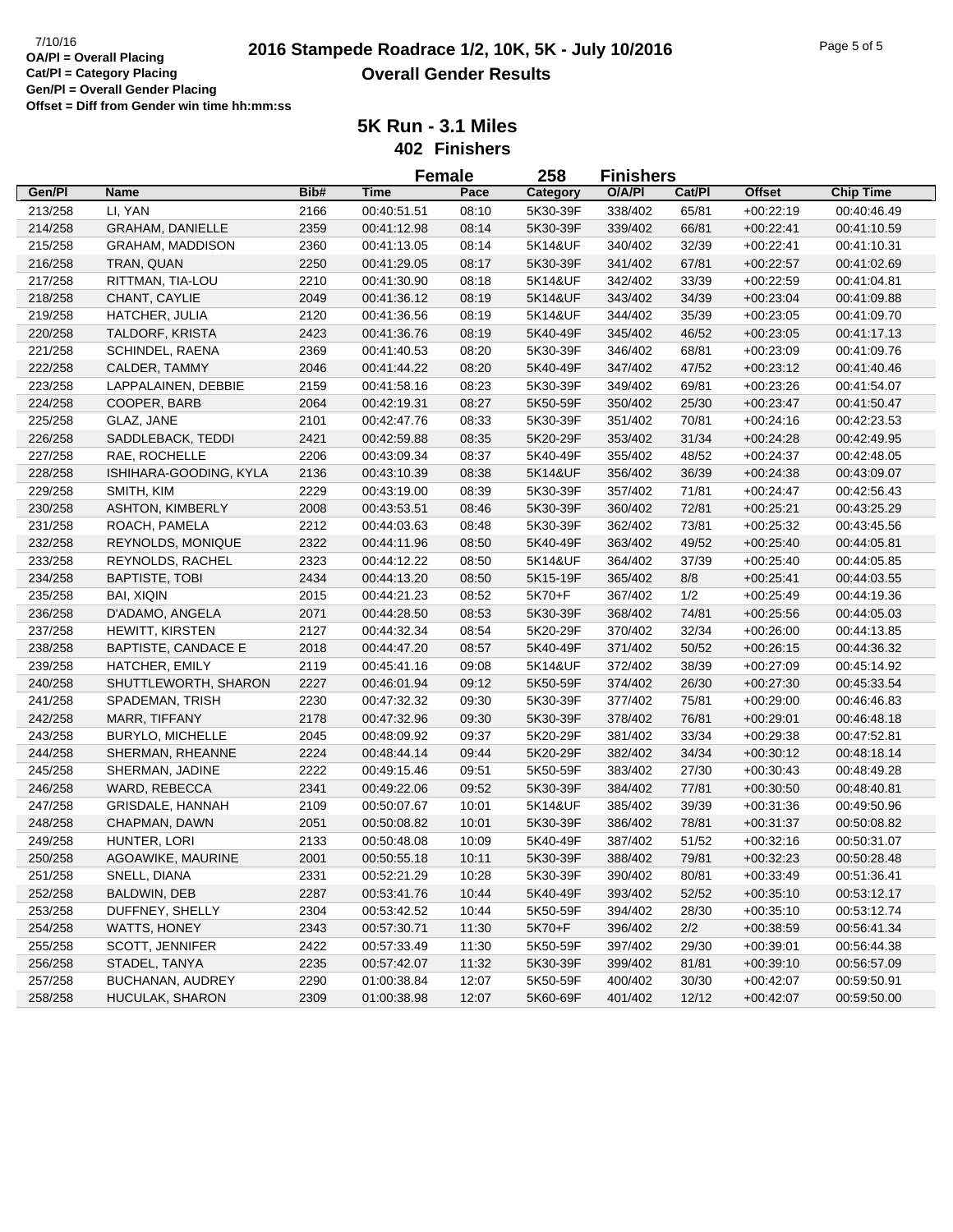**5K Run - 3.1 Miles**

**402 Finishers**

|        |                             |      | <b>Male</b> |       | 144      | <b>Finishers</b> |        |               |                  |
|--------|-----------------------------|------|-------------|-------|----------|------------------|--------|---------------|------------------|
| Gen/Pl | Name                        | Bib# | <b>Time</b> | Pace  | Category | O/A/PI           | Cat/Pl | <b>Offset</b> | <b>Chip Time</b> |
| 1/144  | WITTIG, LUC                 | 2447 | 00:17:17.60 | 03:27 | 5K20-29M | 1/402            | 1/13   | $+00:00:00$   | 00:17:16.80      |
| 2/144  | KONDRO, DOUGLAS             | 2426 | 00:17:25.97 | 03:29 | 5K20-29M | 2/402            | 2/13   | $+00:00:08$   | 00:17:24.78      |
| 3/144  | KONDRO, MICHAEL             | 2425 | 00:17:26.88 | 03:29 | 5K20-29M | 3/402            | 3/13   | $+00:00:09$   | 00:17:25.69      |
| 4/144  | TOWNE, ANDREW               | 2458 | 00:17:47.74 | 03:33 | 5K30-39M | 4/402            | 1/30   | $+00:00:30$   | 00:17:47.40      |
| 5/144  | TOMEI, LUCAS                | 2247 | 00:19:20.30 | 03:52 | 5K30-39M | 7/402            | 2/30   | $+00:02:02$   | 00:19:16.91      |
| 6/144  | DRUIJFF, YORDI              | 2081 | 00:19:46.26 | 03:57 | 5K14&UM  | 8/402            | 1/36   | $+00:02:28$   | 00:19:46.12      |
| 7/144  | SQUIRE, GORD                | 2231 | 00:20:24.26 | 04:04 | 5K40-49M | 9/402            | 1/25   | $+00:03:06$   | 00:20:23.07      |
| 8/144  | PAQUET, MARC                | 2201 | 00:20:29.32 | 04:05 | 5K50-59M | 10/402           | 1/26   | $+00:03:11$   | 00:20:28.38      |
| 9/144  | WEI, CHENG                  | 2264 | 00:20:33.41 | 04:06 | 5K30-39M | 11/402           | 3/30   | $+00:03:15$   | 00:20:32.22      |
| 10/144 | MIDDLETON, ALEX             | 2364 | 00:21:00.10 | 04:12 | 5K30-39M | 12/402           | 4/30   | $+00:03:42$   | 00:20:58.50      |
| 11/144 | CORNELSSEN, RILEY           | 2442 | 00:21:22.46 | 04:16 | 5K15-19M | 14/402           | 1/7    | $+00:04:04$   | 00:21:20.27      |
| 12/144 | WALSH, BRAD                 | 2340 | 00:21:24.47 | 04:16 | 5K30-39M | 15/402           | 5/30   | $+00:04:06$   | 00:21:20.66      |
| 13/144 | <b>BOULTER, DANIEL</b>      | 2036 | 00:21:43.64 | 04:20 | 5K15-19M | 16/402           | 2/7    | $+00:04:26$   | 00:21:34.77      |
| 14/144 | DRUIJFF, SVEN               | 2080 | 00:22:01.14 | 04:24 | 5K14&UM  | 17/402           | 2/36   | $+00:04:43$   | 00:22:00.74      |
| 15/144 | MOYNIHAN, CONNOR            | 2191 | 00:22:07.18 | 04:25 | 5K15-19M | 18/402           | 3/7    | $+00:04:49$   | 00:22:01.44      |
| 16/144 | RAUGUST, SCOTT              | 2401 | 00:22:14.20 | 04:26 | 5K14&UM  | 19/402           | 3/36   | $+00:04:56$   | 00:22:14.16      |
| 17/144 | <b>KEANE, JAMES</b>         | 2144 | 00:22:14.52 | 04:26 | 5K14&UM  | 20/402           | 4/36   | $+00:04:56$   | 00:22:14.48      |
| 18/144 | JOHNSTONE, ROBB             | 2140 | 00:22:35.17 | 04:31 | 5K50-59M | 24/402           | 2/26   | $+00:05:17$   | 00:22:29.88      |
| 19/144 | ISHIHARA-GOODING, KEITH     | 2135 | 00:22:47.37 | 04:33 | 5K15-19M | 25/402           | 4/7    | $+00:05:29$   | 00:22:44.52      |
| 20/144 | CONEYBEARE, STEVE           | 2061 | 00:22:52.40 | 04:34 | 5K50-59M | 26/402           | 3/26   | $+00:05:34$   | 00:22:43.81      |
| 21/144 | NOEL, KYRAN                 | 2449 | 00:22:55.29 | 04:35 | 5K14&UM  | 27/402           | 5/36   | $+00:05:37$   | 00:22:54.50      |
| 22/144 | VANGILST, JIM               | 2376 | 00:23:31.82 | 04:42 | 5K60-69M | 31/402           | 1/5    | $+00:06:14$   | 00:23:26.72      |
| 23/144 | DENNY, ROBIN                | 2075 | 00:23:34.62 | 04:42 | 5K30-39M | 32/402           | 6/30   | $+00:06:17$   | 00:23:22.51      |
| 24/144 | MACKENZIE, MACE             | 2174 | 00:23:37.07 | 04:43 | 5K40-49M | 33/402           | 2/25   | $+00:06:19$   | 00:23:26.46      |
| 25/144 | LEE, DON                    | 2160 | 00:23:39.70 | 04:43 | 5K60-69M | 34/402           | 2/5    | $+00:06:22$   | 00:23:36.95      |
| 26/144 | <b>MCKINNON, ROBERT</b>     | 2185 | 00:23:43.55 | 04:44 | 5K60-69M | 35/402           | 3/5    | $+00:06:25$   | 00:23:42.70      |
| 27/144 | FILLIP, TODD                | 2387 | 00:24:01.55 | 04:48 | 5K50-59M | 36/402           | 4/26   | $+00:06:43$   | 00:23:57.36      |
| 28/144 | BELL, HARRY                 | 2028 | 00:24:13.21 | 04:50 | 5K60-69M | 37/402           | 4/5    | $+00.06:55$   | 00:24:11.40      |
| 29/144 | EDISON, BEN                 | 2356 | 00:24:23.48 | 04:52 | 5K14&UM  | 38/402           | 6/36   | $+00:07:05$   | 00:24:23.28      |
| 30/144 | ARSENAULT, RICHARD          | 2006 | 00:24:31.16 | 04:54 | 5K50-59M | 39/402           | $5/26$ | $+00:07:13$   | 00:24:26.46      |
| 31/144 | SUH, KWANG                  | 2244 | 00:24:42.36 | 04:56 | 5K40-49M | 40/402           | 3/25   | $+00:07:24$   | 00:24:40.72      |
| 32/144 | BARRETT, JAKE               | 2024 | 00:24:47.62 | 04:57 | 5K14&UM  | 42/402           | 7/36   | $+00:07:30$   | 00:24:40.40      |
| 33/144 | HIGGINS, BENJAMIN           | 2128 | 00:24:48.99 | 04:57 | 5K20-29M | 43/402           | 4/13   | $+00.07:31$   | 00:24:44.29      |
| 34/144 | BARRETT, WILL               | 2026 | 00:24:53.75 | 04:58 | 5K14&UM  | 45/402           | 8/36   | $+00:07:36$   | 00:24:45.62      |
| 35/144 | DALZIEL, RYAN               | 2417 | 00:25:23.22 | 05:04 | 5K30-39M | 47/402           | 7/30   | $+00:08:05$   | 00:25:09.07      |
| 36/144 | VAN SANT, MAX               | 2256 | 00:25:45.26 | 05:09 | 5K20-29M | 53/402           | 5/13   | $+00:08:27$   | 00:25:40.97      |
| 37/144 | JOHNSON, JAYDEN             | 2310 | 00:25:48.62 | 05:09 | 5K14&UM  | 54/402           | 9/36   | $+00:08:31$   | 00:25:47.83      |
| 38/144 | COUTURE, SYLVAIN            | 2067 | 00:25:52.64 | 05:10 | 5K40-49M | 55/402           | 4/25   | $+00:08:35$   | 00:25:28.53      |
| 39/144 | <b>CROSBIE TRIPP, TRUTH</b> | 2069 | 00:26:10.38 | 05:14 | 5K14&UM  | 58/402           | 10/36  | $+00:08:52$   | 00:26:04.01      |
| 40/144 | MONTOUTE, NIGEL S.          | 2318 | 00:26:17.96 | 05:15 | 5K40-49M | 60/402           | $5/25$ | $+00:09:00$   | 00:26:11.54      |
| 41/144 | <b>REYNOLDS, ERIC</b>       | 2321 | 00:26:24.62 | 05:16 | 5K14&UM  | 61/402           | 11/36  | $+00:09:07$   | 00:26:23.82      |
| 42/144 | PIERCY, NICK                | 2203 | 00:26:27.70 | 05:17 | 5K20-29M | 62/402           | 6/13   | $+00:09:10$   | 00:26:17.90      |
| 43/144 | SCOTT, BRAD                 | 2219 | 00:26:29.16 | 05:17 | 5K40-49M | 63/402           | 6/25   | $+00:09:11$   | 00:26:09.43      |
| 44/144 | <b>SCHIERMAN, BRETT</b>     | 2216 | 00:26:32.42 | 05:18 | 5K20-29M | 64/402           | 7/13   | $+00.09:14$   | 00:26:20.36      |
| 45/144 | STUBBS, MICHAEL             | 2332 | 00:26:34.48 | 05:18 | 5K30-39M | 65/402           | 8/30   | $+00:09:16$   | 00:26:22.49      |
| 46/144 | <b>BARKER, CAMERON</b>      | 2019 | 00:26:39.44 | 05:19 | 5K14&UM  | 66/402           | 12/36  | $+00:09:21$   | 00:26:25.05      |
| 47/144 | KINSMAN, ADAM               | 2149 | 00:26:42.14 | 05:20 | 5K14&UM  | 67/402           | 13/36  | $+00:09:24$   | 00:26:37.62      |
| 48/144 | EDISON, STEPHEN             | 2357 | 00:26:46.23 | 05:21 | 5K40-49M | 69/402           | 7/25   | $+00:09:28$   | 00:26:37.05      |
| 49/144 | ASTRIDGE, MARK              | 2009 | 00:26:49.24 | 05:21 | 5K50-59M | 72/402           | 6/26   | $+00:09:31$   | 00:26:34.78      |
| 50/144 | KIRKBY, BOB                 | 2151 | 00:26:51.16 | 05:22 | 5K70+M   | 73/402           | 1/2    | $+00:09:33$   | 00:26:48.32      |
| 51/144 | VULIC, MARKO                | 2373 | 00:27:14.52 | 05:26 | 5K40-49M | 81/402           | 8/25   | $+00:09:56$   | 00:27:08.16      |
| 52/144 | VAN SANT, CHASE             | 2255 | 00:27:19.20 | 05:27 | 5K20-29M | 82/402           | 8/13   | $+00:10:01$   | 00:26:58.75      |
| 53/144 | KEELING, JAMES              | 2432 | 00:27:29.00 | 05:29 | 5K50-59M | 83/402           | 7/26   | $+00:10:11$   | 00:27:01.06      |
|        |                             |      |             |       |          |                  |        |               |                  |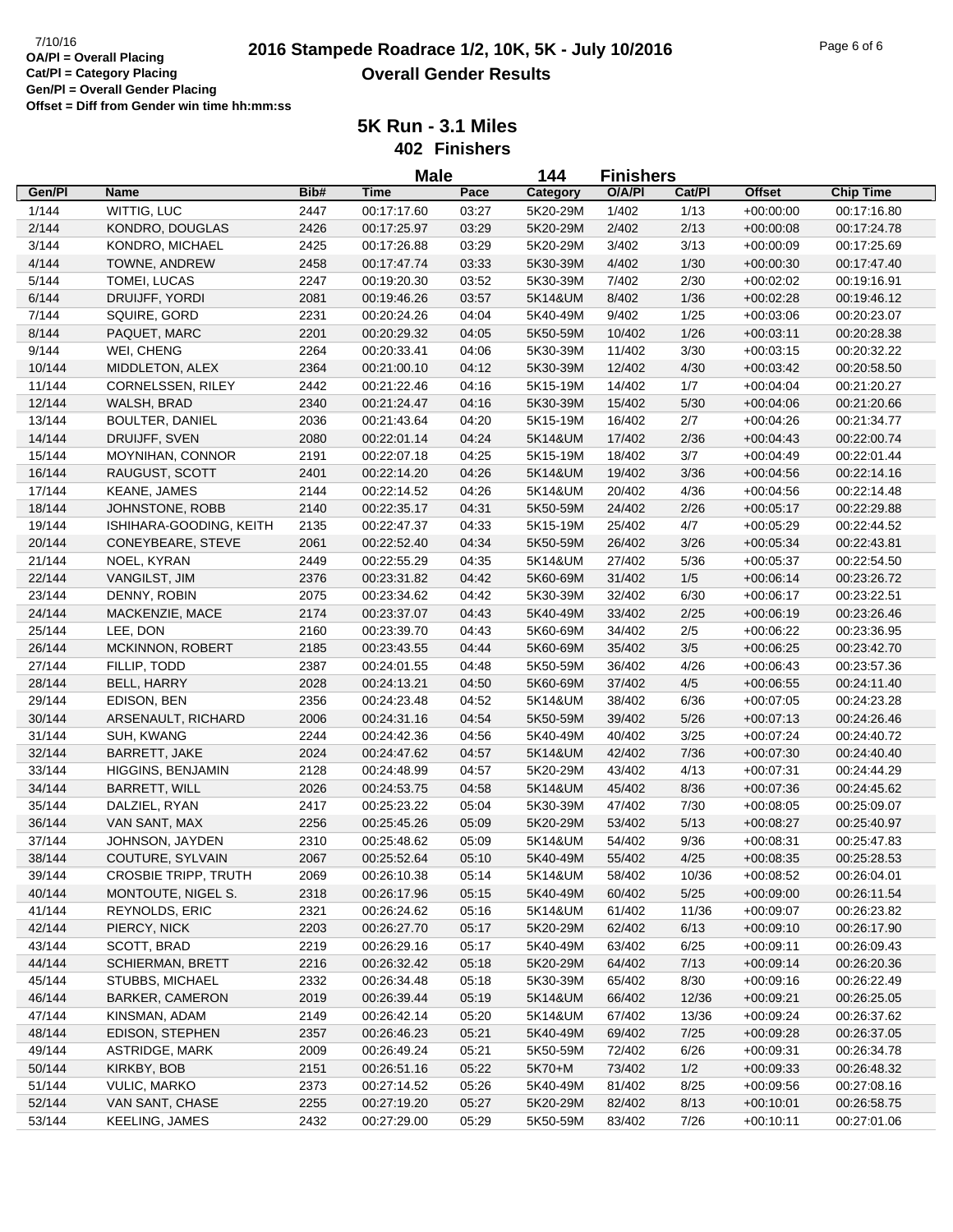**5K Run - 3.1 Miles**

**402 Finishers**

|                    |                                             |              | <b>Male</b>                |                | 144                  | <b>Finishers</b>   |                |                            |                            |
|--------------------|---------------------------------------------|--------------|----------------------------|----------------|----------------------|--------------------|----------------|----------------------------|----------------------------|
| Gen/Pl             | <b>Name</b>                                 | Bib#         | <b>Time</b>                | Pace           | Category             | O/A/PI             | Cat/Pl         | <b>Offset</b>              | <b>Chip Time</b>           |
| 54/144             | <b>BARKER, COLLIN</b>                       | 2020         | 00:27:30.60                | 05:30          | 5K14&UM              | 85/402             | 14/36          | $+00:10:13$                | 00:27:16.46                |
| 55/144             | CONNORS, JOE                                | 2398         | 00:27:40.89                | 05:32          | 5K30-39M             | 88/402             | 9/30           | $+00:10:23$                | 00:27:31.58                |
| 56/144             | KAWAKAMI, SUMMIT                            | 2143         | 00:27:50.40                | 05:34          | 5K14&UM              | 90/402             | 15/36          | $+00:10:32$                | 00:27:50.09                |
| 57/144             | GIRALDO, FELIPE                             | 2451         | 00:27:51.82                | 05:34          | 5K30-39M             | 94/402             | 10/30          | $+00:10:34$                | 00:26:52.48                |
| 58/144             | REDEKOP, COLIN                              | 2208         | 00:27:58.42                | 05:35          | 5K40-49M             | 96/402             | 9/25           | $+00:10:40$                | 00:27:53.83                |
| 59/144             | SHERMAN, MICHAEL                            | 2223         | 00:28:06.05                | 05:37          | 5K20-29M             | 97/402             | 9/13           | $+00:10:48$                | 00:27:54.81                |
| 60/144             | SCHWINDT, LOGAN                             | 2218         | 00:28:16.56                | 05:39          | 5K15-19M             | 101/402            | 5/7            | $+00:10:58$                | 00:28:07.90                |
| 61/144             | JULIEN, BLAINE                              | 2141         | 00:28:18.48                | 05:39          | 5K50-59M             | 102/402            | 8/26           | $+00:11:00$                | 00:28:13.38                |
| 62/144             | STONE, DOUG                                 | 2241         | 00:28:26.33                | 05:41          | 5K50-59M             | 103/402            | 9/26           | $+00:11:08$                | 00:28:12.19                |
| 63/144             | ASSEN, SCOTT                                | 2284         | 00:28:36.41                | 05:43          | 5K20-29M             | 104/402            | 10/13          | $+00:11:18$                | 00:28:17.58                |
| 64/144             | MISMAS, DAVID                               | 2189         | 00:28:41.32                | 05:44          | 5K50-59M             | 106/402            | 10/26          | $+00:11:23$                | 00:28:34.09                |
| 65/144             | CHEN, QING                                  | 2056         | 00:28:43.28                | 05:44          | 5K15-19M             | 108/402            | 6/7            | $+00:11:25$                | 00:28:31.43                |
| 66/144             | GILJE-ALLAN, DYLAN                          | 2099         | 00:28:44.16                | 05:44          | 5K20-29M             | 109/402            | 11/13          | $+00:11:26$                | 00:28:27.65                |
| 67/144             | SAUNDERS, IAN                               | 2330         | 00:28:48.03                | 05:45          | 5K14&UM              | 110/402            | 16/36          | $+00:11:30$                | 00:28:45.57                |
| 68/144             | TRIPP, ROB                                  | 2251         | 00:28:48.44                | 05:45          | 5K50-59M             | 111/402            | 11/26          | $+00:11:30$                | 00:28:41.79                |
| 69/144             | KINSMAN, CRAIG                              | 2150         | 00:28:50.64                | 05:46          | 5K50-59M             | 112/402            | 12/26          | $+00:11:33$                | 00:28:45.63                |
| 70/144             | ZAFAR, HAMMAD                               | 2347         | 00:28:54.71                | 05:46          | 5K40-49M             | 113/402            | 10/25          | $+00:11:37$                | 00:28:46.19                |
| 71/144             | HERNANDEZ, DAVID                            | 2420         | 00:29:05.01                | 05:49          | 5K30-39M             | 117/402            | 11/30          | $+00:11:47$                | 00:29:05.01                |
| 72/144             | ANDERSON, TAYLOR                            | 2004         | 00:29:14.10                | 05:50          | 5K20-29M             | 120/402            | 12/13          | $+00:11:56$                | 00:29:01.12                |
| 73/144             | AUJLA, RAJ                                  | 2403         | 00:29:15.21                | 05:51          | 5K40-49M             | 121/402            | 11/25          | $+00:11:57$                | 00:29:05.70                |
| 74/144             | PLATTEN, DALE                               | 2444         | 00:29:40.77                | 05:56          | 5K50-59M             | 131/402            | 13/26          | $+00:12:23$                | 00:29:32.39                |
| 75/144             | WALLACE, ANDREW                             | 2336         | 00:29:46.85                | 05:57          | 5K14&UM              | 134/402            | 17/36          | $+00:12:29$                | 00:29:22.56                |
| 76/144             | FOOTE, BEN                                  | 2089         | 00:30:09.25                | 06:01          | 5K40-49M             | 140/402            | 12/25          | $+00:12:51$                | 00:29:40.31                |
| 77/144             | LEBHERZ, BILL                               | 2314         | 00:30:14.81                | 06:02          | 5K40-49M             | 144/402            | 13/25          | $+00:12:57$                | 00:30:13.49                |
| 78/144             | TOWNSEND, JEFF                              | 2333         | 00:30:27.95                | 06:05          | 5K30-39M             | 148/402            | 12/30          | $+00:13:10$                | 00:27:27.95                |
| 79/144             | FETHERSTONHAUGH, KEN                        | 2086         | 00:30:53.73                | 06:10          | 5K40-49M             | 159/402            | 14/25          | $+00:13:36$                | 00:30:31.90                |
| 80/144             | SHERMAN, EDWARD                             | 2221         | 00:30:57.85                | 06:11          | 5K50-59M             | 160/402            | 14/26          | $+00:13:40$                | 00:30:46.69                |
| 81/144             | KIRK, GARY                                  | 2311         | 00:31:02.09                | 06:12          | 5K50-59M             | 161/402            | 15/26          | $+00:13:44$                | 00:30:57.27                |
| 82/144             | BALL, DAVID                                 | 2427         | 00:31:03.24                | 06:12          | 5K50-59M             | 162/402            | 16/26          | $+00:13:45$                | 00:30:41.61                |
| 83/144             | DORRIAN, ASHLEY                             | 2452         | 00:31:05.71                | 06:13          | 5K30-39M             | 164/402            | 13/30          | $+00:13:48$                | 00:30:05.52                |
| 84/144             | CHARLEBOIS, JAMIE                           | 2053         | 00:31:11.83                | 06:14          | 5K30-39M             | 168/402            | 14/30          | $+00:13:54$                | 00:30:41.13                |
| 85/144             | LEWIS, KAYNE                                | 2162         | 00:31:23.18                | 06:16          | 5K14&UM              | 173/402            | 18/36          | $+00:14:05$                | 00:31:12.77                |
| 86/144             | WEI, JIEQI                                  | 2265         | 00:31:23.26                | 06:16          | 5K70+M               | 175/402            | 2/2            | $+00:14:05$                | 00:31:21.53                |
| 87/144             | LAMOTHE, JEREMY                             | 2313         | 00:31:53.75                | 06:22          | 5K30-39M             | 182/402            | 15/30          | $+00:14:36$                | 00:31:11.22                |
| 88/144             | <b>BANOS, ERIK</b>                          | 2017         | 00:31:57.14                | 06:23          | 5K30-39M             | 183/402            | 16/30          | $+00:14:39$                | 00:31:41.79                |
| 89/144             | VON ENGELBRECHTE, ERIC                      | 2335         | 00:32:01.30                | 06:24          | 5K30-39M             | 184/402            | 17/30          | $+00:14:43$                | 00:31:18.15                |
| 90/144             | FETHERSTONHAUGH, DRYDEN 2085                |              | 00:32:12.47                | 06:26          | 5K14&UM              | 186/402            | 19/36          | $+00:14:54$                | 00:32:08.69                |
| 91/144             | WALLACE, JAMIE                              | 2338         | 00:32:13.86                | 06:26          | 5K40-49M             | 188/402            | 15/25          | $+00:14:56$                | 00:31:49.75                |
| 92/144             | <b>HEDGES, WARREN</b>                       |              |                            |                |                      |                    |                | $+00:15:05$                |                            |
| 93/144             | <b>MORRIS, CHRIS</b>                        | 2125<br>2320 | 00:32:23.54<br>00:32:29.41 | 06:28<br>06:29 | 5K50-59M<br>5K30-39M | 193/402<br>195/402 | 17/26<br>18/30 | $+00:15:11$                | 00:32:17.30<br>00:32:22.77 |
| 94/144             | YOSHIMURA, WESTON                           | 2277         | 00:32:33.75                | 06:30          | 5K40-49M             | 196/402            | 16/25          | $+00:15:16$                | 00:32:22.09                |
| 95/144             | ROUSSELLE, CHARLES                          | 2414         | 00:32:46.61                | 06:33          | 5K14&UM              | 202/402            | 20/36          | $+00:15:29$                | 00:32:45.76                |
| 96/144             | GIBORSKI, JASON                             |              |                            | 06:36          | 5K30-39M             | 208/402            | 19/30          |                            |                            |
|                    |                                             | 2096         | 00:33:02.11                |                |                      | 220/402            |                | $+00:15:44$                | 00:32:23.93<br>00:33:14.21 |
| 97/144<br>98/144   | HEDGES, CARSON<br>MCCLARTY, JACK            | 2121         | 00:33:20.54                | 06:40          | 5K14&UM              |                    | 21/36<br>20/30 | $+00:16:02$<br>$+00:16:10$ |                            |
|                    |                                             | 2438         | 00:33:28.23                | 06:41          | 5K30-39M             | 221/402            |                |                            | 00:33:15.13                |
| 99/144             | RUDY, BLAIR<br><b>COLTRIN, MICHAEL</b>      | 2327         | 00:33:34.57                | 06:42          | 5K50-59M             | 224/402            | 18/26          | $+00:16:16$                | 00:33:18.03                |
| 100/144            |                                             | 2440         | 00:33:37.32                | 06:43          | 5K14&UM              | 226/402            | 22/36          | $+00:16:19$                | 00:33:24.22                |
| 101/144            | FUNK, CAVENCE                               | 2305         | 00:33:40.99                | 06:44          | 5K14&UM              | 227/402            | 23/36          | $+00:16:23$                | 00:33:16.09                |
| 102/144<br>103/144 | <b>COLTRIN, MATTHEW</b><br>MCCLARTY, BOSTON | 2441<br>2437 | 00:33:41.64                | 06:44          | 5K14&UM              | 228/402<br>229/402 | 24/36          | $+00:16:24$                | 00:33:27.52<br>00:33:33.14 |
|                    |                                             |              | 00:33:47.26                | 06:45          | 5K14&UM              |                    | 25/36          | $+00:16:29$                |                            |
| 104/144            | MAXWELL, ANDREW                             | 2182         | 00:33:50.02                | 06:46          | 5K30-39M             | 230/402            | 21/30          | $+00:16:32$                | 00:33:28.61                |
| 105/144            | VAN SANT, BEN                               | 2372         | 00:33:51.60                | 06:46          | 5K50-59M             | 231/402            | 19/26          | $+00:16:34$                | 00:33:31.87                |
| 106/144            | LIN, EDVIN                                  | 2168         | 00:33:58.65                | 06:47          | 5K20-29M             | 233/402            | 13/13          | $+00:16:41$                | 00:33:29.41                |